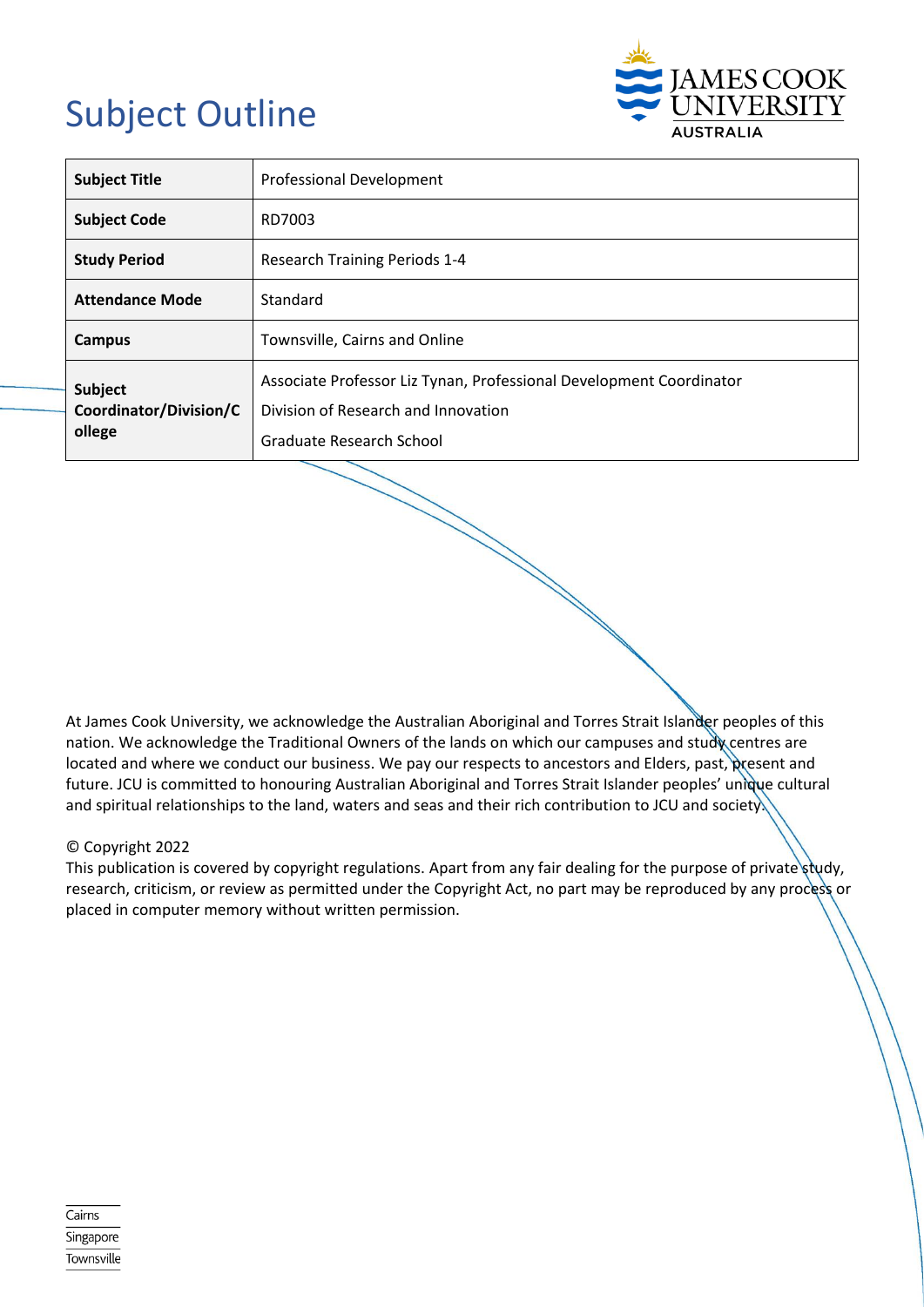#### **Contents**

| $\mathbf{1}$ |     |  |  |  |
|--------------|-----|--|--|--|
|              | 1.1 |  |  |  |
|              | 1.2 |  |  |  |
|              | 1.3 |  |  |  |
|              | 1.4 |  |  |  |
|              | 1.5 |  |  |  |
|              | 1.6 |  |  |  |
|              | 1.7 |  |  |  |
|              | 1.8 |  |  |  |
|              | 1.9 |  |  |  |
| $\mathbf{2}$ |     |  |  |  |
|              | 2.1 |  |  |  |
|              | 2.2 |  |  |  |
| 3            |     |  |  |  |
|              | 3.1 |  |  |  |
|              | 3.2 |  |  |  |

This subject outline has been prepared by A/Prof Liz Tynan for the Graduate Research School, Division of Research and Innovation, James Cook University. Updated January 2022.

The information provided in this subject outline is correct as at the time of completion and may change in response to changing University resources. Any changes will be approved by the College Dean or representative and will be communicated to students via the LearnJCU subject site.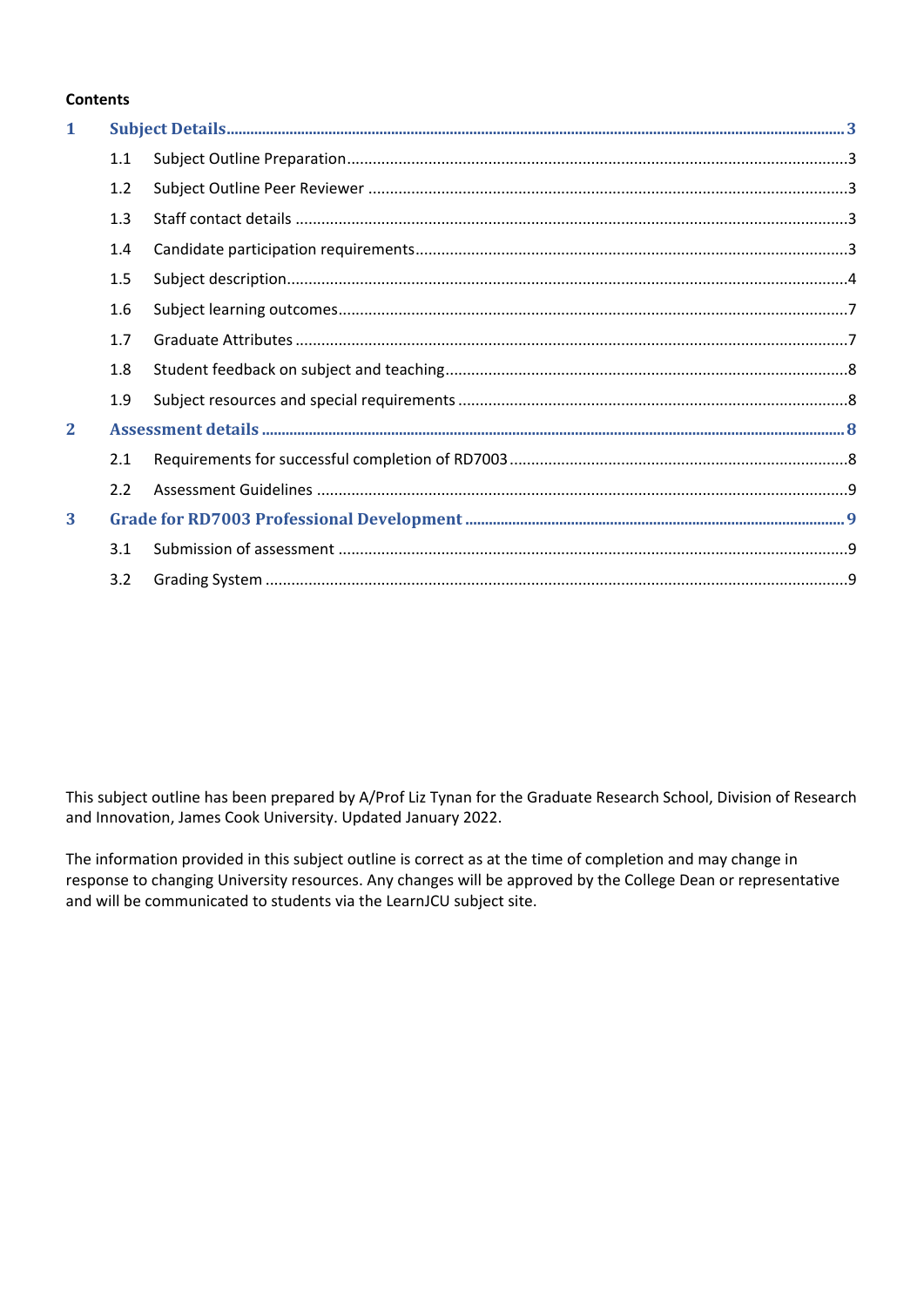## <span id="page-2-0"></span>**1 Subject Details**

## <span id="page-2-1"></span>1.1 Subject Outline Preparation

| Q1. This subject is offered across more than one campus and/or mode<br>and/or study period within the one calendar year.               | Yes 冈 | No $\Box$ |  |  |
|----------------------------------------------------------------------------------------------------------------------------------------|-------|-----------|--|--|
| Q2. If yes (Q1), the design of all offerings of this subject ensure the same<br>learning outcomes and assessment types and weightings. | Yes 冈 | No $\Box$ |  |  |
| Q3. If no (Q2), [Type here] has authorised any variations, in terms of equivalence.                                                    |       |           |  |  |

## <span id="page-2-2"></span>1.2 Subject Outline Peer Reviewer

| Name                                              | Dr Lauretta Grasso |  |  |
|---------------------------------------------------|--------------------|--|--|
| Manager, Graduate Research Operations<br>Position |                    |  |  |
| Date reviewed                                     | 20 August 2021     |  |  |

## <span id="page-2-3"></span>1.3 Staff contact details

| Key Staff                          | <b>Staff</b><br>member                                                                                                                                               | Room    | Phone              | Email                      | Consultation<br>times* |  |  |
|------------------------------------|----------------------------------------------------------------------------------------------------------------------------------------------------------------------|---------|--------------------|----------------------------|------------------------|--|--|
| Subject                            | A/Professor                                                                                                                                                          | 017-148 | +61 7 4781         | elizabeth.tynan@jcu.edu.au | By                     |  |  |
| Coordinator                        | Liz Tynan                                                                                                                                                            |         | 6278               |                            | appointment            |  |  |
| Primary<br>Advisor                 | This is the Primary Advisor of the Candidate undertaking this subject                                                                                                |         |                    |                            |                        |  |  |
| Chair,<br>Candidature<br>Committee | The Chair of Candidature Committee is appointed by the College Associate Dean of Research<br>Education and approved by the Dean of the Enrolling Organisational Unit |         |                    |                            |                        |  |  |
| Dean,                              | Professor                                                                                                                                                            | 017-028 | +61 7 4781<br>5575 | deangrs@jcu.edu.au         | By                     |  |  |
| Graduate                           | Christine                                                                                                                                                            |         |                    |                            |                        |  |  |
| Research                           | <b>Bruce</b>                                                                                                                                                         |         |                    |                            | appointment            |  |  |
| Director, HDR                      |                                                                                                                                                                      |         |                    |                            |                        |  |  |
| Cohort                             | Please contact relevant Enrolling Organisational Unit for details                                                                                                    |         |                    |                            |                        |  |  |
| Doctoral                           |                                                                                                                                                                      |         |                    |                            |                        |  |  |
| <b>Studies</b>                     |                                                                                                                                                                      |         |                    |                            |                        |  |  |
| Program (if                        |                                                                                                                                                                      |         |                    |                            |                        |  |  |
| applicable)                        |                                                                                                                                                                      |         |                    |                            |                        |  |  |

<span id="page-2-4"></span>\*Other consultation times by appointment only.

## 1.4 Candidate participation requirements

A PhD from James Cook University is designed to prepare graduates for a wide variety of careers by building professional development activities into the degree program. Most Higher Degree by Research (HDR) candidates will go on to have careers outside academia, and career opportunities expand if they use their candidature for skills development. The first professional appointment after graduation will be determined not only by the research-specific technical skills gained during candidature but also the transferable generic skills and personal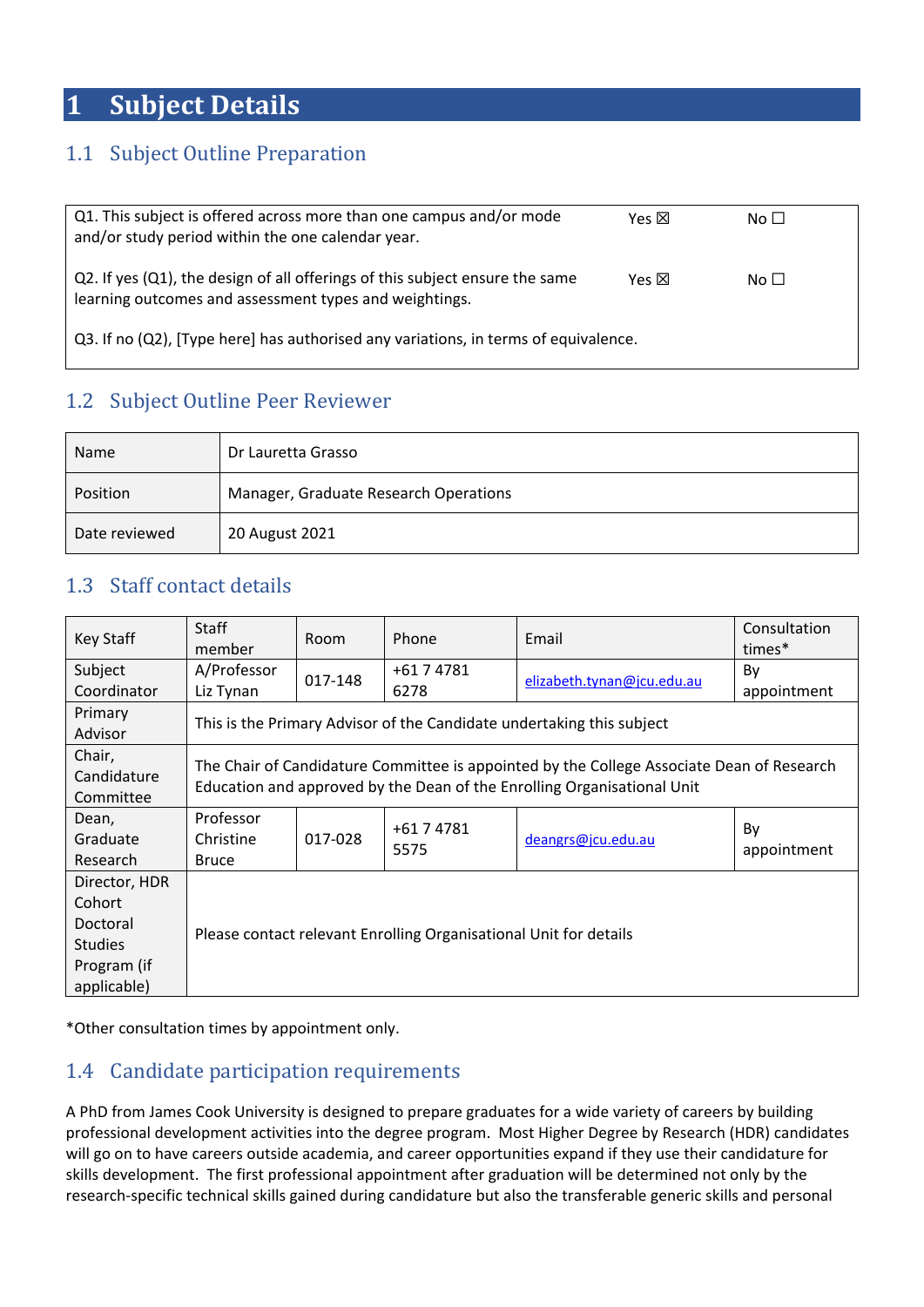attributes. The JCU Graduate Research School (GRS) therefore makes available a flexible skills development program intended to provide a framework for skills acquisition. A JCU PhD creates highly capable graduates, ready for a variety of workplaces. Candidates, in consultation with their advisors, will be supported to undertake professional development activities that will ensure they are well equipped for careers in the knowledge economy and that accord with our HDR Graduate Attributes. Attainments as part of RD7003 Professional Development are recorded on the Australian Higher Education Graduate Statement (AHEGS), enabling future employers to see the nature and scope of professional development undertaken by the candidate. Please note that RD7003 Professional Development is only a requirement for PhD candidates. MPhil candidates should refer to the subject outline RM7003 Professional Development for the specifics of Professional Development in an MPhil degree.

The requirements for RD7003 Professional Development are recorded at each milestone, Confirmation, Mid-Candidature Review and Pre-Completion Evaluation. The doctoral candidate's Candidature Committee will evaluate progress in meeting the requirements of RD7003 through review of the candidate's HDR Professional Development Audit and Plan Appendix 1 of the COC-Proposal Template Form), supporting evidence that includes the Evaluation of RD7003 Record of Professional Development (part of the Mid-Candidature Review and Pre-Completion Evaluation forms) and a brief (1-2 page) Professional Development Career Statement, which is a synthesis of candidates' professional development written in the genre of a job application ([examples\)](https://www.jcu.edu.au/graduate-research-school/formstemplates/professional-development-career-statement-examples) due at Pre-Completion.

At commencement, candidates should discuss their Professional Development Audit and Plan with their Advisory Panel to determine what professional skills may be required in addition to those specified in the Fixed component, below. The Professional Development Audit and Plan must be established at the Confirmation of Candidature degree milestone (Appendix 1 of the COC-Proposal Template Form). By Mid-Candidature Review doctoral candidates should have completed a total of 40 hours of professional development activities in the Flexible component, and evidence of this will be required to pass this milestone. By the Pre-Completion Evaluation milestone candidates who wish to undertake the Recommended component will have their activities formally recorded, although they are not obliged to undertake this component.

All commencing candidates must participate in an Induction session on Zoom as soon as possible after commencement. Inductions are held regularly. Singapore-based candidates should check with their Associate Dean Research Education for information about Induction at JCU Singapore). RD7003 also has other Fixed modules, all of which are carried out flexibly, online. See the [GRS website](https://www.jcu.edu.au/graduate-research-school/workshops-training-and-events/professional-development-program/rd7003-professional-development-workshops/identifying-and-promoting-hdr-graduate-skills-to-employers) for details.

Candidates enrolled in the Doctoral Cohort Program offered by the Division of Tropical Health and Medicine may obtain credit for RD7003 by participating in that program. Please contact the relevant Cohort Program Director to request credit.

**NOTE:** Significant changes to the HDR Professional Development Program were approved in June 2021. All doctoral candidates are now under the new rules, and are not required any longer to undertake 120 hours of Professional Development, no matter when they commenced.

## <span id="page-3-0"></span>1.5 Subject description

RD7003 'Professional Development' consists of two components: Fixed and Flexible (which may also include the Conditional component, if relevant). All candidates must undertake the Fixed component before Confirmation of Candidature by completing all activities in the list, below. By Mid-Candidature Review, doctoral candidates will need to have completed 40 hours of the Flexible component or accumulated 10 points in the Leadership and Initiative category (see further information below). In addition, candidates may choose to undertake activities in the Recommended component, although this component is entirely at the discretion of the candidate and their advisory team. For further information, see the [GRS website.](https://www.jcu.edu.au/graduate-research-school/workshops-training-and-events/professional-development-program/rd7003-professional-development-workshops)

Candidates may apply for Recognition of Prior Learning or RPL (for the Fixed component only) and should apply in writing to the Subject Coordinator providing justification to support the request, which must be endorsed by their Primary Advisor. Justification may include recent enrolment in a JCU research masters, in which they carried out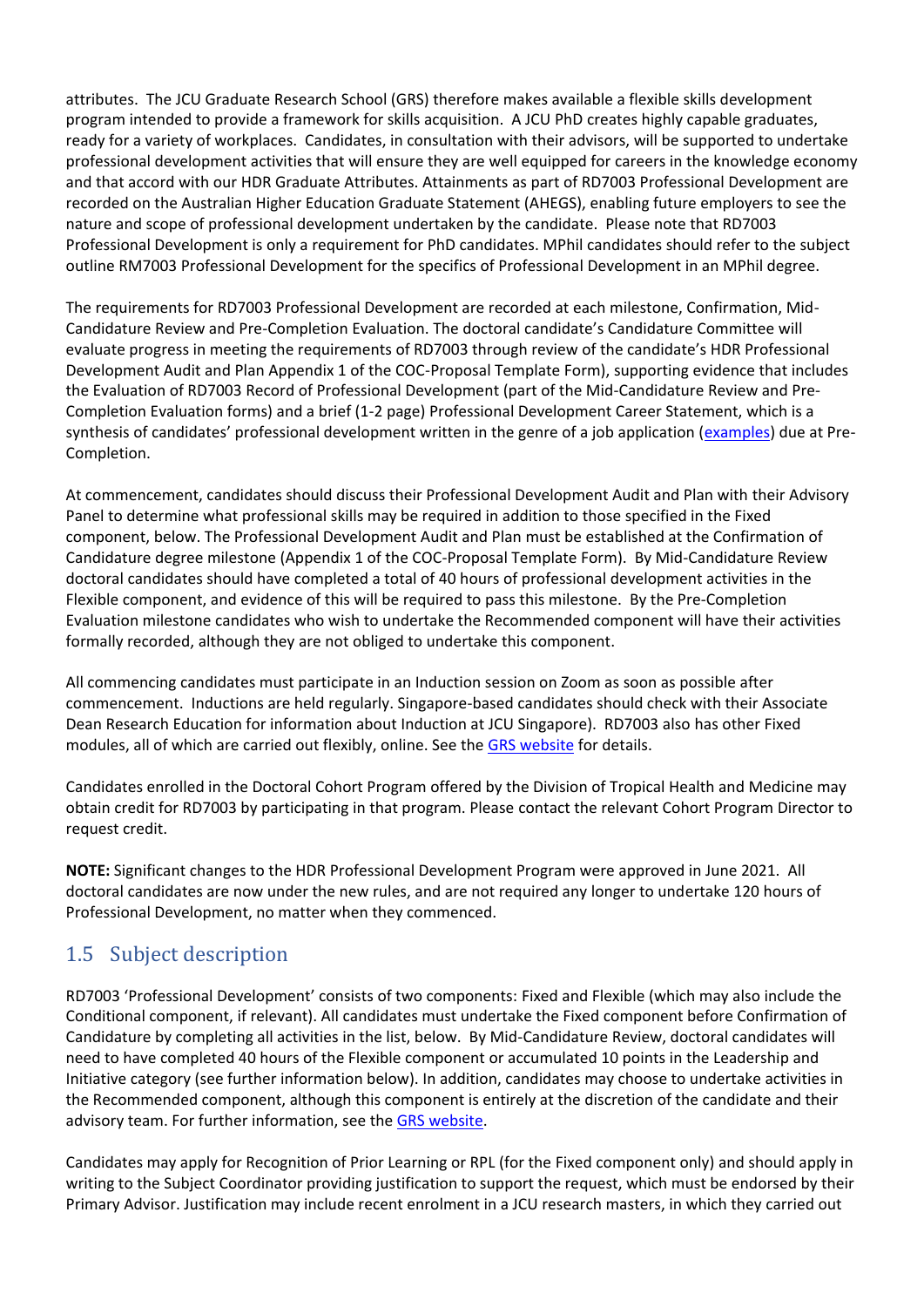the same modules, or recent completion of a research degree at another university where similar training was offered. In addition, JCU MPhil graduates who immediately join a JCU PhD program may carry over Flexible professional development activities from the MPhil studies to be counted as part of RD003 if they wish. Candidates who are unsure if this applies to them may contact  $\frac{grs\omega_j}{cu.edu.au}$ 

As part of Pre-Completion, candidates compile a Career Statement in which they reflect upon their professional development activities by writing a document that could be used as part of a future Curriculum Vitae. This statement forms part of RD7003 and is required for the subject to be completed. The statement will ask candidates to discuss their PD in light of the HDR Graduate Attributes (see below).

#### **1.5.1 Fixed Component**

All Fixed component activities may be undertaken either via live Zoom sessions or through online modules on LearnJCU.

- HDR Induction
- Resilient HDR Candidature
- Respectful Relationships
- Epigeum The Responsible Conduct of Research AND When Things Go Wrong: Breaches of the Code
- Epigeum Undertaking a Literature Review
- Introduction to Professional Writing and Editing
- Plagiarism
- Management of Data and Information
- Copyright and Open Access
- OneDrive, CareerHub and LearnJCU
- JCU online Work Health and Safety Induction

#### **1.5.2 Flexible and Recommended Components**

The JCU HDR professional development program is designed to be flexible, so that it can be tailored to the needs of each candidate. All candidates are encouraged to work with their advisory team to design a professional development program that best suits their career aspirations. The GRS makes available a range of professional development workshops and series, although candidates are not obliged to undertake any of these. Candidates may assemble their Flexible and Recommended professional development program in any way they wish, with the support of their advisory team. In many cases, PhD candidates may undertake JCU coursework subjects at no cost, and most provide about 40 hours of course credit. A variety of Masterclasses are available each year, which provide 40 hours as well. Flexible modules in understanding knowledge, methodologies and various kinds of communication are offered by the GRS and may be included in either the Flexible or Recommended components. In addition, candidates may consider any other suitable development opportunities from external agencies, such as the e-Grad School, ACSPRI, MOOCs, etc. Candidates and their advisory teams are not required to receive approval for their choices from the RD7003 convenor.

The Flexible Component of the subject should be discussed and developed by the candidate and their advisory team using the Professional Development Audit and Plan before Confirmation of Candidature. This audit is recorded in the paperwork for Confirmation of Candidature, and is an opportunity for the candidate and advisory team to note current skills and forecast those that are needed for both the project and the career aspirations.

Note that the Flexible Component includes any Conditional Components specified in the candidate's Conditions of Candidature and/or in correspondence from the Graduate Research School or the Enrolling Organisational Unit.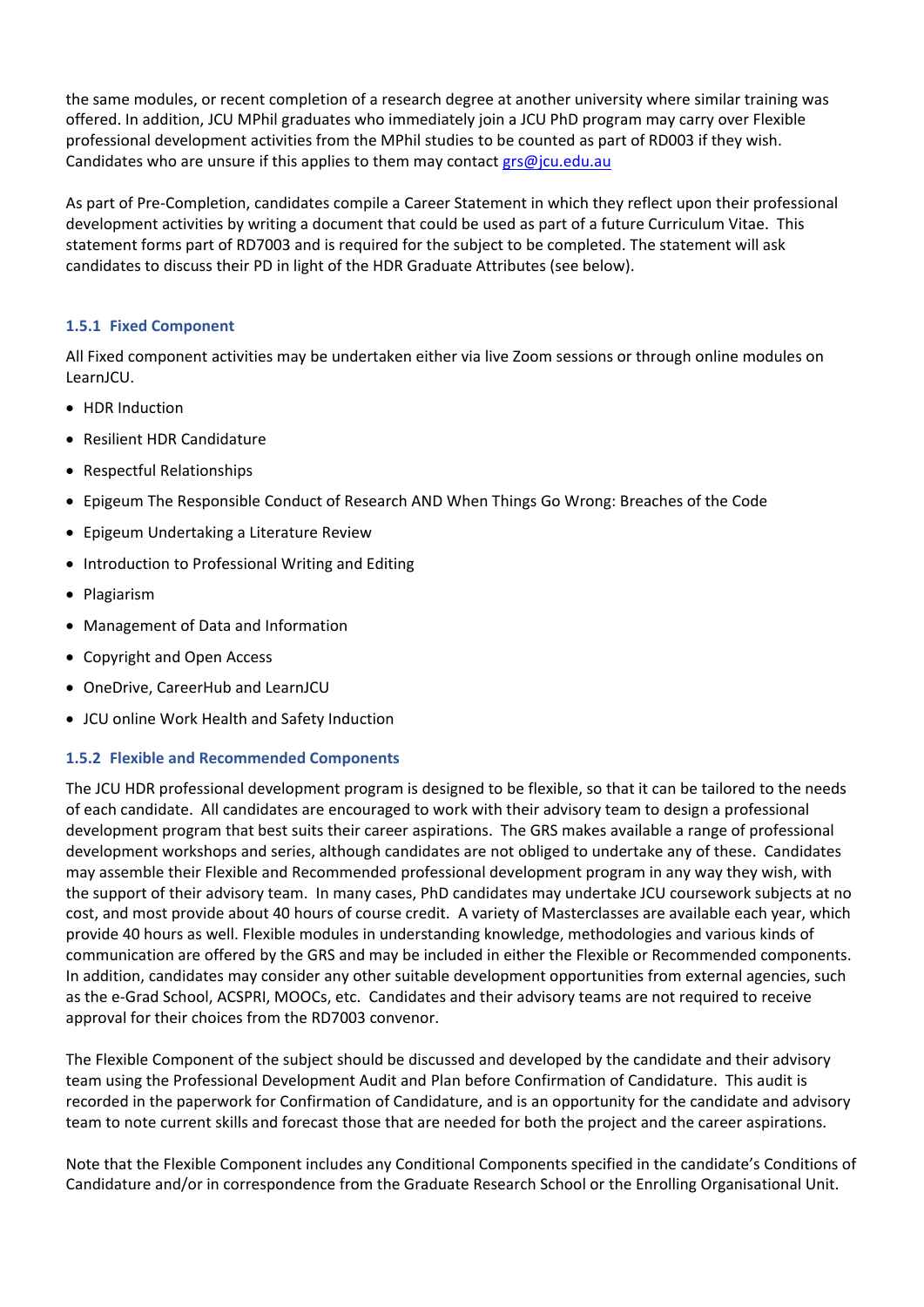Such conditional components may be counted towards the completion of the Flexible Component of the professional development program and may comprise modules such as, but not limited to:

- An English writing support program resulting from the Post-Entry Language Assessment (PELA);
- Participation in the Academic Writing and Editing (AWE) Program;
- Skills and safety courses required to conduct the research, e.g. diving, boating, first aid;
- Research ethics workshops required to obtain required human or animal ethics approvals for the research;
- 'StatsHelp' program pre-requisites (or online equivalents); and
- Specialised training at the JCU Advanced Analytical Centre or the Marine and Aquaculture Research Facilities (MARF)

#### **1.5.3 Teaching**

Candidates may count new tertiary teaching (lecturing and tutoring), for which they are being mentored. Note that subjects that the candidate has taught prior to PhD enrolment may not be counted. However, if the candidate is being mentored by an academic, they may count the contact hours that they have taught as part of the 40 hour Flexible component of RD7003, or the Recommended component. This information will be formally recorded on the AHEGS at graduation.

#### **1.5.4 Leadership and Initiative**

Candidates may choose to complete their Flexible component under the Leadership and Initiative category. This category encourages candidates to engage in professionally beneficial activities during candidature, and have these formally acknowledged on their Australian Higher Education Graduation Statement (AHEGS). Candidates may undertake a wide range of activities for which a points system applies; this category does not require hours to be counted. Once candidates reach 10 points, they will have fulfilled the Flexible component requirements. Points are available on a sliding scale, where some activities (such undertaking an internship) attract more points (7 points), than attending a conference (1 point). The activities include but are not limited to:

- Participating in a formal internship of between 30 days and six months (7 points)
- Establishing and running a writing circle or Shut Up And Write Group (3 points)
- Establishing and running a journal club (3 points)
- Chairing a committee to organise and run a conference for peers (3 points)
- Publishing a journal article (3 points)
- Being an HDR Ambassador (3 points)
- Running skills training (for example, R training) for peers (3 points)
- Presenting a paper or a poster at a conference (3 points)
- Being mentored to work on the editorial committee of a scholarly journal (3 points)
- Being a committee member for a peer conference (2 points)
- Assisting an academic to organise a conference (2 points)
- Undertaking official social media activities during an academic conference (2 points)
- Participating in a JCU 3MT competition, at either College or University level (2 points)
- Attending a conference, without presenting (1 point)
- Attendance at a GRS Completions Event (1 point)
- Participating in a GRS-run candidature experience focus group OR survey pre-test interviews (1 point)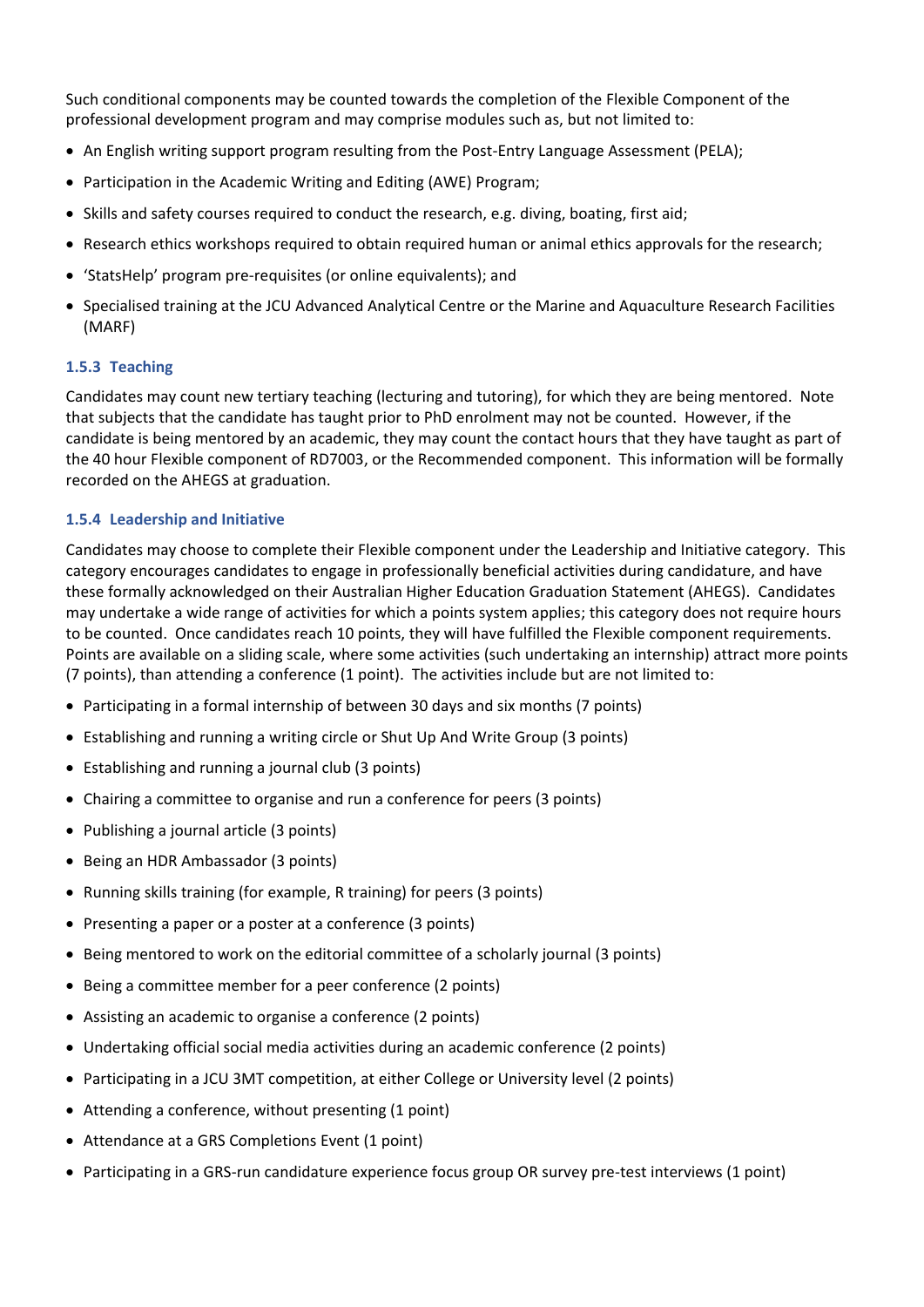All activities that demonstrate leadership and initiative are encouraged. Please contact the subject coordinator if you are unsure whether your proposed activities fit into this category, and how many points they will attract.

Note that while the Flexible category requires a minimum of 40 hours of activities (or 10 Leadership and Initiative points), there is no maximum specified. The GRS does advise candidates, however, to ensure that they discuss their Professional Development commitment with their advisory team to ensure that they are balancing PD with their project activities.

## <span id="page-6-0"></span>1.6 Subject learning outcomes

Transferable professional skills required to fulfil individual career aspirations as an internationally-competitive research professional, plus specific skills required to undertake the proposed research.

## <span id="page-6-1"></span>1.7 Graduate Attributes

Graduates of James Cook University are equipped to create a brighter future for life in the tropics world-wide. Your professional development activities will be coded according to these HDR Graduate Attributes. The codes match the categories shown below: DE, EI, II, CC and IS. Note that who choose to fulfil their Flexible component under Leadership and Initiative (LI) will have their activities shown under that code. These codes should be noted in the relevant places in your Mid-Candidature Review and Pre-Completion paperwork, and will enable your PD attainments to be arranged into the correct categories on your AHEGS.

#### **1. Discipline Expertise (DE)**

- a. Graduates possess disciplinary and interdisciplinary knowledge at the forefront of their field
- b. They understand methodologies, theoretical perspectives and practice and have the ability to apply these to the praxis of original research
- c. They demonstrate the technical capabilities that enable ethical collection, analysis, synthesis and evaluation of data.

#### **2. Engagement and Influence (EI)**

- a. Graduates are able to actively participate in national and global, disciplinary and interdisciplinary networks to ensure their research is informed by different perspectives
- b. They are able to undertake research collaboratively, respectfully and effectively within teams and within and across different professional and disciplinary contexts
- c. They are able to articulate scholarly arguments clearly and convincingly, in a variety of formats
- d. They are able to communicate the meaning and impact of their research findings to local, Australian and international communities.

#### **3. Innovation and Impact (II)**

- a. Graduates recognise the contribution their research makes in their field, or fields, and bring innovative, evidence-based solutions to discussions of problems.
- b. They seek to maximise the impact of their research by undertaking knowledge exchange in Australia and internationally
- c. They demonstrate a commitment to life-long learning to remain at the forefront of knowledge and innovation in their chosen research fields.

#### **4. Career capability (CC)**

- a. Graduates are able to identify their transferable skills (e.g. problem solving, critical thinking, time management, and written and oral communication) gained throughout their HDR candidature and apply these to diverse professional settings
- b. They can work within specified budgetary and material parameters to produce outcomes that effectively answer research questions in a timely way
- c. They recognise and develop personal attributes known to be valued by employers, such as initiative, honesty, autonomy, judgement, resilience and adaptability.
- **5. Integrity and Social Responsibility (IS)**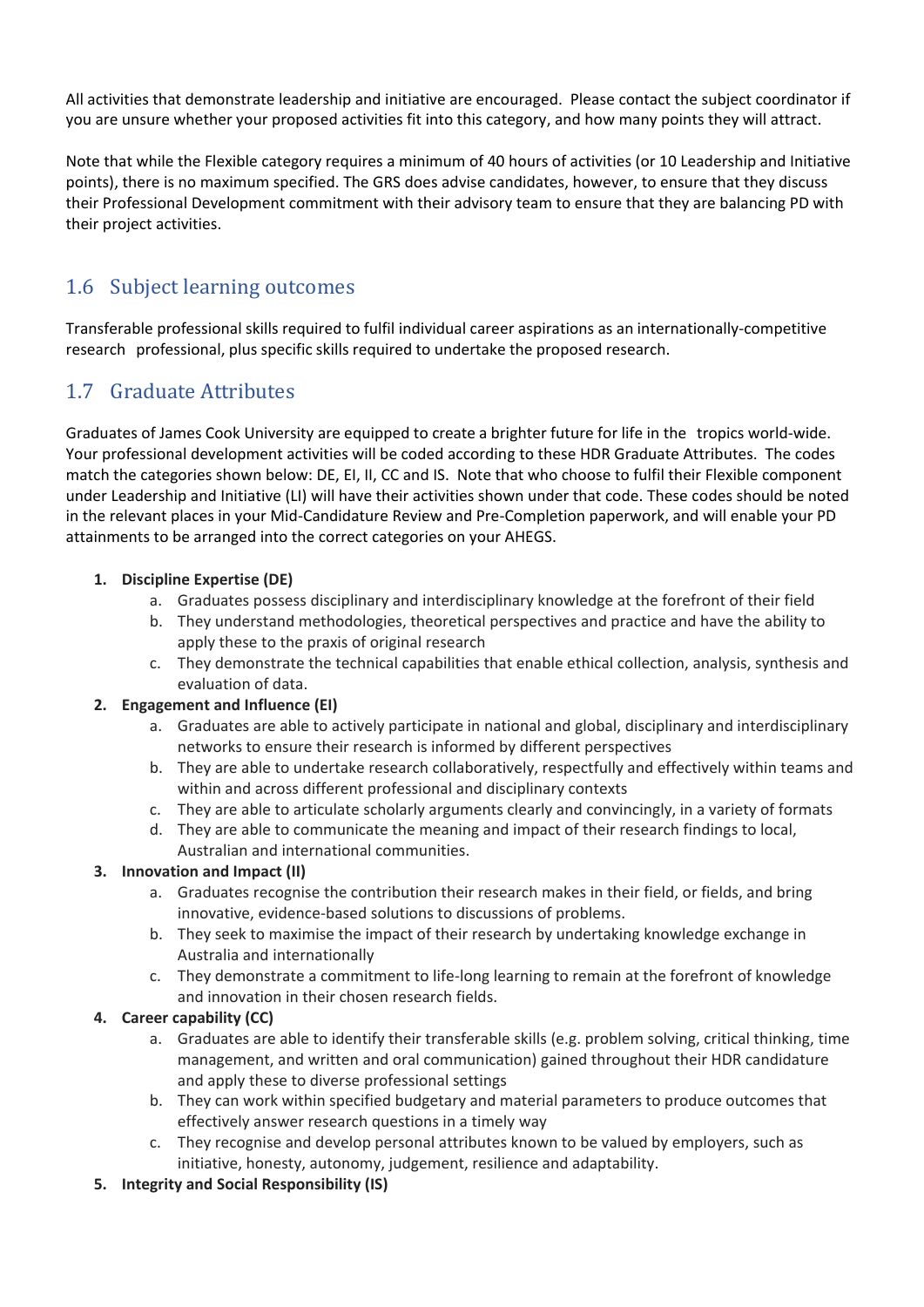- a. Graduates commit to truth, accuracy, and social and environmental responsibility as researchers and as members of one or more disciplinary communities
- b. They understand and respect interdisciplinary and diverse cultural perspectives when engaging with education, business, industry, government, non-government and other sectors of society beyond the academy
- c. They can appreciate the social, environmental, cultural, gender and philosophical perspectives informing research and practice in their disciplinary and professional contexts at different levels and scales.

## <span id="page-7-0"></span>1.8 Student feedback on subject and teaching

For general information about processes for Candidate feedback and grievances at JCU, Candidates should consult the JCU website: [https://www.jcu.edu.au/chancellery/Candidate-complaints](https://www.jcu.edu.au/chancellery/student-complaints)

JCU staff value and appreciate Candidate feedback as a source of evidence about the quality of our courses so you are strongly encouraged to provide considered feedback on all aspects of your HDR candidature. JCU has several methods of systematically capturing the experiences of HDR candidates.

Every year, recent JCU graduates are invited to complete the Postgraduate Research Experience Questionnaire (PREQ), part of the nation-wide Australian Graduate Survey owned by Graduate Careers Australia.

In even numbered years, all JCU HDR candidates are invited to undertake an online survey based on the PREQ. Individual HDR candidates, their Enrolling Organisational Unit or advisors, are not identified through this process.

In odd numbered years, JCU HDR candidates are invited to participate in focus groups conducted by an expert consultant independent of the Graduate Research School. Individual HDR candidates or their advisors will not be identified through this process.

### <span id="page-7-1"></span>1.9 Subject resources and special requirements

Important policy information is available for all JCU HDR candidates on the Graduate Research School website: <https://www.jcu.edu.au/graduate-research-school/forms-and-policies>

See also the Higher Degree by Research Requirements policy: [https://www.jcu.edu.au/policy/research](https://www.jcu.edu.au/policy/research-education/higher-degree-by-research-requirements)[education/higher-degree-by-research-requirements](https://www.jcu.edu.au/policy/research-education/higher-degree-by-research-requirements)

See also the Confirmation of Candidature procedure: [https://www.jcu.edu.au/graduate-research-school/forms](https://www.jcu.edu.au/graduate-research-school/forms-and-policies/hdr-confirmation-of-candidature-proceudre)[and-policies/hdr-confirmation-of-candidature-proceudre](https://www.jcu.edu.au/graduate-research-school/forms-and-policies/hdr-confirmation-of-candidature-proceudre)

## <span id="page-7-2"></span>**2 Assessment details**

### <span id="page-7-3"></span>2.1 Requirements for successful completion of RD7003

**NOTE:** Candidates enrolled prior to 1/1/2018 will have their RD7003 assessed at the Mid-Candidature Review Milestone not the Pre-Completion Evaluation Milestone as for those enrolled after 1/1/2018.

To successfully complete this subject, candidates should complete the Fixed and Flexible components of the subject, including any conditional components specified in the candidate's Conditions of Candidature and/or in correspondence from the Graduate Research School or their College. Candidates enrolled in the Doctoral Cohort Program offered by the Division of Tropical Health and Medicine may obtain credit for RD7003 by participating in the cohort program. All candidates must produce a brief (1-2 page) Professional Development Career Statement, which synthesises the professional development undertaken during the subject in the genre of a job application.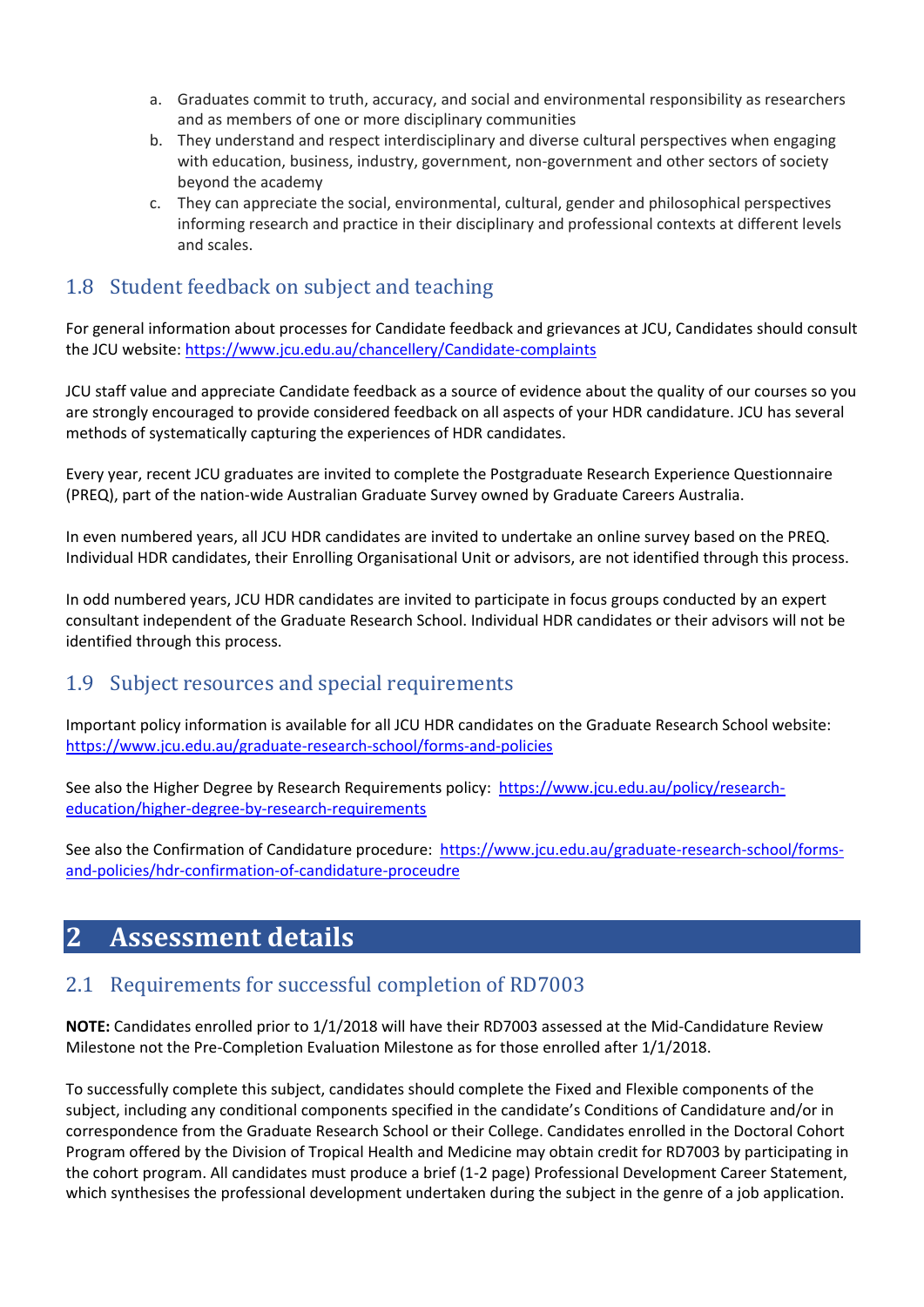This statement should be provided at the time of Pre-Completion Evaluation (unless enrolled in your Research Degree prior to 1/1/2018 in which case it is required by Mid-Candidature Review.)

## <span id="page-8-0"></span>2.2 Assessment Guidelines

Assessment for this subject is based on participation in Fixed and Flexible activities as well as any conditional components, and the Professional Development Career Statement, the (1-2 page) synthesis of completed professional development activities, in the genre of a job application. Candidates may also opt to undertake activities in the Recommended category, entirely at their discretion, in consultation with their advisory panel.

Candidates should ensure that they check into all face-to-face GRS workshops using our QR code. Any flexible modules undertaken in the LearnJCU Higher Degree by Research Organisation will be captured in the My Grades area on that site, as long as the candidate has completed the associated quizzes. Candidates do not need to provide evidence of attendance at GRS workshops that they have signed into, or LearnJCU modules they have completed, as GRS staff are able to access these records. However, candidates should keep records of workshop attendance external to the GRS. In many cases, these records can be a simple email, certificate or letter. Please contact [grs@jcu.edu.au](mailto:grs@jcu.edu.au) if you are unsure.

## <span id="page-8-1"></span>**3 Grade for RD7003 Professional Development**

### <span id="page-8-2"></span>3.1 Submission of assessment

On receipt of the Pre-Completion Evaluation documentation the Graduate Research School will check that the Fixed and Flexible components and any conditional components of RD7003, and the Professional Development Career Statement, have been completed. The GRS will also record any activities undertaken in the Recommended category. The Graduate Research School will then seek the approval of the Dean of Graduate Research, who will confirm the grade for RD7003 of 'Satisfactory'.

If the candidate has not completed the subject requirements for RD7003 by the time of their Pre-Completion Evaluation, the subject grade and Pre-Completion Evaluation outcome will be withheld. The candidate must request in writing to the Graduate Research School an extension of no more than six months in which to complete the required components. Such a request must be approved by the Advisory Panel and the Dean of Graduate Research. If the Fixed and Flexible components are not completed by the end of the extension period, the candidate will be placed Under Review and the Pre-Completion Evaluation result recorded as 'Unsatisfactory'. If the candidate does not successfully complete the requirements for the subject by the end of the period Under Review, the Candidature Committee will recommend to the Dean of Graduate Research that a grade of 'Unsatisfactory' be approved and that candidature be discontinued.

## <span id="page-8-3"></span>3.2 Grading System

The grading system for RD7003 Professional Development' is as follows:

**Satisfactory**: The candidate has completed a program of professional development that meets the content and time requirements for both the Fixed and Flexible components of this subject (including any conditional components) in accordance with this subject guide at the time of their Pre-Completion Evaluation.

**Unsatisfactory**: The candidate has failed to complete a program of professional development that meets the content and time requirements for both the Fixed and Flexible components of this subject (including any conditional components) in accordance with this subject guide at the time of their Pre-Completion Evaluation and no further opportunities to complete these requirements is permitted.